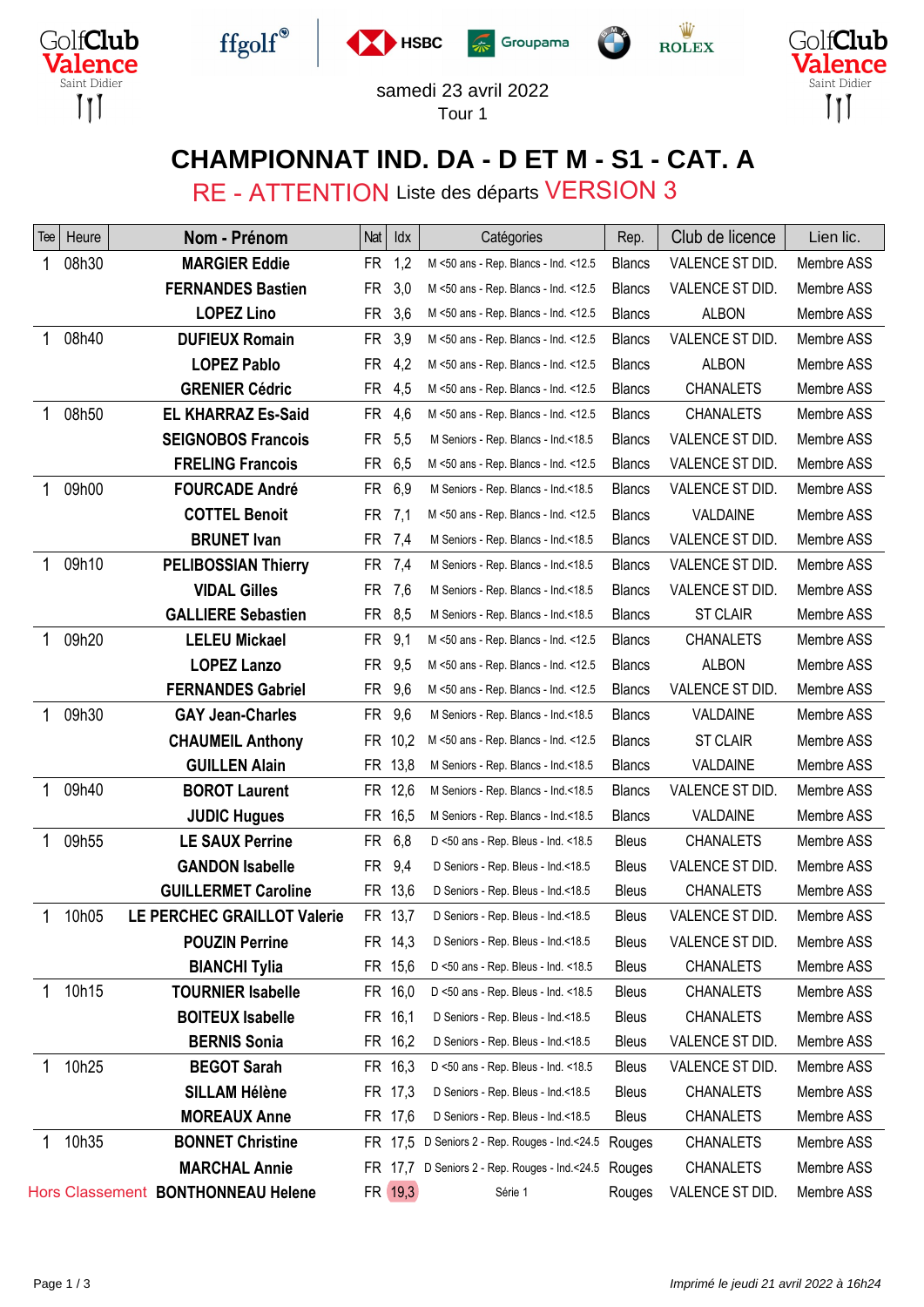











#### samedi 23 avril 2022 Tour 1

### **CHAMPIONNAT IND. DA - D ET M - S1 - CAT. A**

Liste des départs

| Tee | Heure | Nom - Prénom                 | Nat       | Idx     | Catégories                          | Rep.   | Club de licence                  | Lien lic.  |
|-----|-------|------------------------------|-----------|---------|-------------------------------------|--------|----------------------------------|------------|
| 1   | 10h50 | <b>RABEDAORO Christian</b>   | <b>FR</b> | 7,7     | M Seniors - Rep. Jaunes - Ind.<18.5 | Jaunes | <b>ALBON</b>                     | Membre ASS |
|     |       | <b>DUFIEUX Jacques</b>       | <b>FR</b> | 7,7     | M Seniors - Rep. Jaunes - Ind.<18.5 | Jaunes | VALENCE ST DID.                  | Membre ASS |
|     |       | <b>MACCARI Patrick</b>       | <b>FR</b> | 8,1     | M Seniors 2 - Rep. Jaunes Ind.<18.5 | Jaunes | VALENCE ST DID.                  | Membre ASS |
| 1   | 11h00 | <b>BRUGUIER Daniel</b>       | FR.       | 8,9     | M Seniors - Rep. Jaunes - Ind.<18.5 | Jaunes | VALDAINE                         | Membre ASS |
|     |       | <b>AROZARENA Emmanuel</b>    | FR.       | 9,4     | M Seniors - Rep. Jaunes - Ind.<18.5 | Jaunes | <b>DROME</b><br><b>PROVENCAL</b> | Membre ASS |
|     |       | <b>LAPORTE Dominique</b>     | FR 9,8    |         | M Seniors 2 - Rep. Jaunes Ind.<18.5 | Jaunes | <b>DROME</b><br><b>PROVENCAL</b> | Membre ASS |
| 1   | 11h10 | <b>LLORET Frédéric</b>       | FR 9,2    |         | M Seniors - Rep. Jaunes - Ind.<18.5 | Jaunes | VALDAINE                         | Membre ASS |
|     |       | <b>JALADE Francois</b>       | <b>FR</b> | 9,9     | M Seniors 2 - Rep. Jaunes Ind.<18.5 | Jaunes | <b>DROME</b><br><b>PROVENCAL</b> | Membre ASS |
|     |       | <b>LEROY Jacques</b>         |           | BE 11,3 | M Seniors 2 - Rep. Jaunes Ind.<18.5 | Jaunes | <b>DROME</b><br><b>PROVENCAL</b> | Membre ASS |
| 1   | 11h20 | <b>FAIVRE Pierre Laurent</b> |           | FR 11,3 | M Seniors - Rep. Jaunes - Ind.<18.5 | Jaunes | VALENCE ST DID.                  | Membre ASS |
|     |       | <b>FRESQUET Thierry</b>      |           | FR 11,6 | M Seniors - Rep. Jaunes - Ind.<18.5 | Jaunes | VALDAINE                         | Membre ASS |
|     |       | <b>PAGAN Jean-Jacques</b>    |           | FR 12,0 | M Seniors 2 - Rep. Jaunes Ind.<18.5 | Jaunes | <b>DROME</b><br><b>PROVENCAL</b> | Membre ASS |
| 1   | 11h30 | <b>LEXTRAIT Jean-Claude</b>  |           | FR 12,1 | M Seniors - Rep. Jaunes - Ind.<18.5 | Jaunes | <b>CHANALETS</b>                 | Membre ASS |
|     |       | <b>BEGOT André</b>           | FR.       | 12,4    | M Seniors 2 - Rep. Jaunes Ind.<18.5 | Jaunes | VALENCE ST DID.                  | Membre ASS |
|     |       | <b>CHASSON Jean-Michel</b>   |           | FR 13,1 | M Seniors - Rep. Jaunes - Ind.<18.5 | Jaunes | <b>BOURGET</b>                   | Membre ASS |
| 1   | 11h40 | <b>WALLAERT Yves</b>         |           | FR 13,4 | M Seniors 2 - Rep. Jaunes Ind.<18.5 | Jaunes | VALENCE ST DID.                  | Membre ASS |
|     |       | <b>FAYARD Alain</b>          | <b>FR</b> | 13,4    | M Seniors - Rep. Jaunes - Ind.<18.5 | Jaunes | <b>ALBON</b>                     | Membre ASS |
|     |       | <b>JAPHET Marc</b>           |           | FR 13,5 | M Seniors - Rep. Jaunes - Ind.<18.5 | Jaunes | <b>CHANALETS</b>                 | Membre ASS |
| 1   | 11h50 | <b>MARGIER Thierry</b>       |           | FR 13,6 | M Seniors - Rep. Jaunes - Ind.<18.5 | Jaunes | <b>BOURGET</b>                   | Membre ASS |
|     |       | <b>LECRY Franck</b>          |           | FR 13,7 | M Seniors - Rep. Jaunes - Ind.<18.5 | Jaunes | <b>DROME</b><br><b>PROVENCAL</b> | Membre ASS |
|     |       | <b>HUGUES Thierry</b>        | FR.       | 14,2    | M Seniors - Rep. Jaunes - Ind.<18.5 | Jaunes | <b>BOURGET</b>                   | Membre ASS |
| 1   | 12h00 | <b>MARTEL Jean Luc</b>       | <b>FR</b> | 14,2    | M Seniors 2 - Rep. Jaunes Ind.<18.5 | Jaunes | <b>CHANALETS</b>                 | Membre ASS |
|     |       | <b>SIMON Laurent</b>         | <b>FR</b> | 14,4    | M Seniors - Rep. Jaunes - Ind.<18.5 | Jaunes | <b>ALBON</b>                     | Membre ASS |
|     |       | <b>FORITE Guy</b>            |           | FR 14,7 | M Seniors 2 - Rep. Jaunes Ind.<18.5 | Jaunes | VALENCE ST DID.                  | Membre ASS |
|     | 12h10 | <b>LYBEERT Hubert</b>        |           | FR 14,9 | M Seniors - Rep. Jaunes - Ind.<18.5 | Jaunes | <b>DROME</b><br><b>PROVENCAL</b> | Membre ASS |
|     |       | <b>DE WITTE Gerard</b>       |           | FR 15,2 | M Seniors 2 - Rep. Jaunes Ind.<18.5 | Jaunes | <b>CHANALETS</b>                 | Membre ASS |
|     |       | <b>VEISSEIX Joël</b>         |           | FR 15,6 | M Seniors 2 - Rep. Jaunes Ind.<18.5 | Jaunes | VALENCE ST DID.                  | Membre ASS |
| 1   | 12h20 | <b>BRIAND Jean Yves</b>      |           | FR 15,6 | M Seniors - Rep. Jaunes - Ind.<18.5 | Jaunes | <b>BOURGET</b>                   | Membre ASS |
|     |       | <b>MERLAUD Gilles</b>        |           | FR 15,7 | M Seniors - Rep. Jaunes - Ind.<18.5 | Jaunes | VALENCE ST DID.                  | Membre ASS |
|     |       | <b>HAGOBIAN Jacques</b>      |           | FR 16,3 | M Seniors 2 - Rep. Jaunes Ind.<18.5 | Jaunes | VALENCE ST DID.                  | Membre ASS |
|     | 12h30 | <b>TUMMERS Jean-Louis</b>    |           | BE 16,6 | M Seniors - Rep. Jaunes - Ind.<18.5 | Jaunes | <b>ALBON</b>                     | Membre ASS |
|     |       | <b>SILLAM Patrick</b>        |           | FR 16,9 | M Seniors 2 - Rep. Jaunes Ind.<18.5 | Jaunes | <b>CHANALETS</b>                 | Membre ASS |
|     |       | <b>FRANÇOIS Gérard</b>       |           | FR 16,9 | M Seniors 2 - Rep. Jaunes Ind.<18.5 | Jaunes | <b>DROME</b><br>PROVENCAL        | Membre ASS |